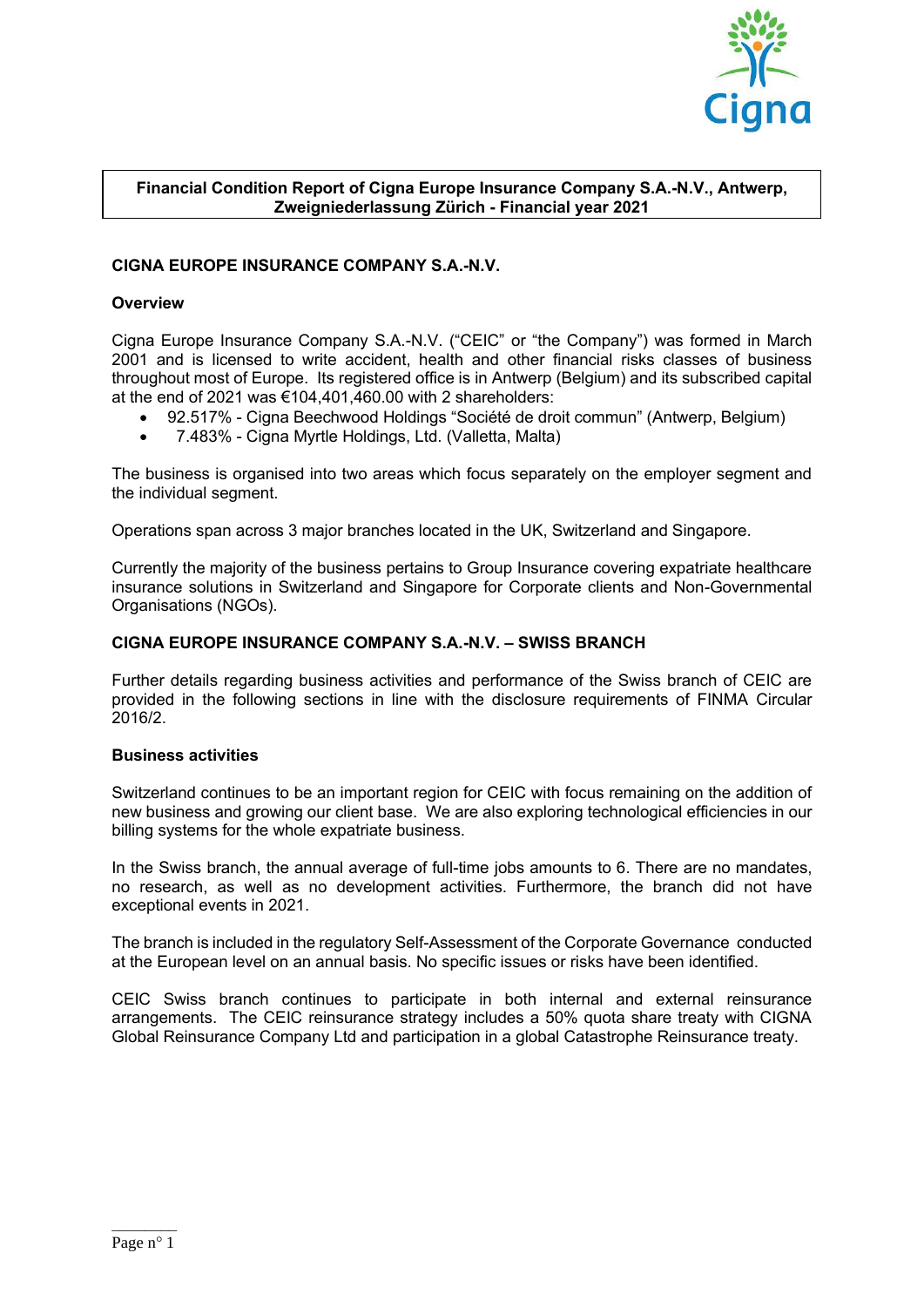

In terms of significant intra group transactions affecting the Swiss branch, the following should be noted:

- Reinsurance Treaty with CIGNA Global Reinsurance Company Ltd;
- Cash pooling with Head-Office
- Brokerage commissions paid to CIGNA International Health Services BVBA;
- Administrative expenses, including charges from CIGNA European Services Ltd (Actuarial support, accounting, tax and treasury services, IT, HR and facility management services, insurance intermediary services, project related costs).

The following section provides details relating to the financial performance of the Swiss branch. The summary report issued by Mazars Ltd, the external auditor of the company, is appended to the Financial Condition Report.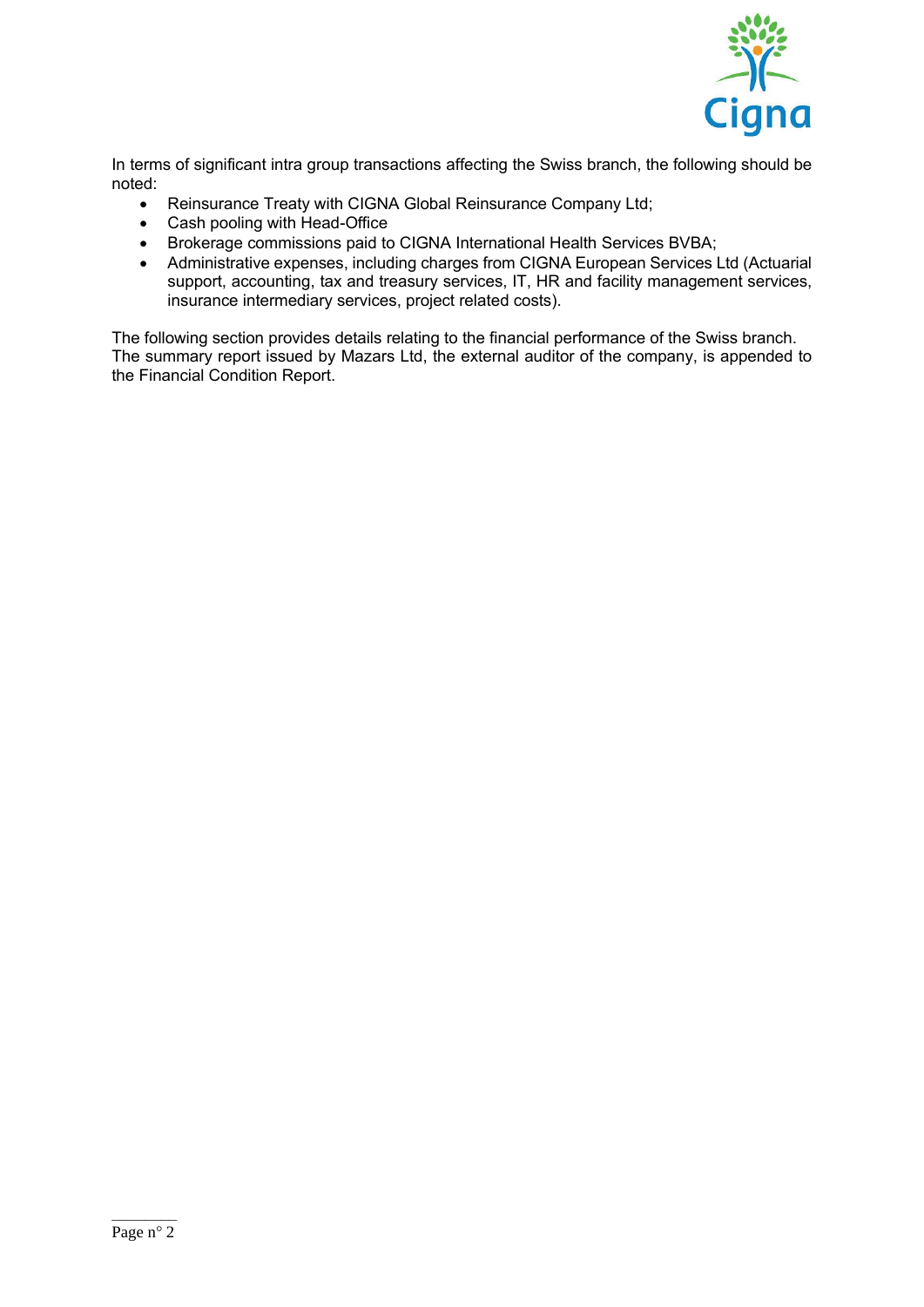

# **Performance**

The key financial indicators for the Swiss branch of CEIC in 2021, pertaining entirely to the line of business "Illness", are illustrated in the table below with comparative figures for 2020:

|                |                                                                                  | Currency: CHF                 |                  |
|----------------|----------------------------------------------------------------------------------|-------------------------------|------------------|
|                |                                                                                  | Amounts stated in<br>millions |                  |
|                |                                                                                  |                               |                  |
|                |                                                                                  | Total                         |                  |
|                |                                                                                  | Reporting<br>year             | Previous<br>year |
| 1              | Gross premiums                                                                   | 44.9                          | 44.7             |
| $\overline{2}$ | Reinsurers' share of gross premiums                                              | $-23.0$                       | $-24.9$          |
| 3              | Premiums for own account $(1 + 2)$                                               | 21.9                          | 19.8             |
| 4              | Change in unearned premium reserves                                              | $-0.7$                        | 3.6              |
| 5              | Reinsurers' share of change in unearned premium reserves                         | 0                             | $-1.9$           |
| 6              | Premiums earned for own account $(3 + 4 + 5)$                                    | $-0.7$                        | 21.6             |
| $\overline{7}$ | Other income from insurance business                                             |                               |                  |
| 8              | Total income from underwriting business $(6 + 7)$                                | 21.2                          | 21.6             |
| 9              | Payments for insurance claims (gross)                                            | $-39.1$                       | $-36.4$          |
| 10             | Reinsurers' share of payments for insurance claims                               | 18.4                          | 19.7             |
| 11             | Change in technical provisions                                                   | 1.0                           | 1.8              |
| 12             | Reinsurers' share of change in technical provisions                              | $-0.6$                        | $-1.0$           |
| 13             | Change in technical provisions for unit-linked life insurance                    |                               |                  |
| 14<br>13)      | Expenses for insurance claims for own account $(9 + 10 + 11 + 12 +$              | $-20.3$                       | $-15.8$          |
| 15             | Acquisition and administration expenses                                          | $-11.5$                       | $-18.7$          |
| 16             | Reinsurers' share of acquisition and administration expenses                     | 6.3                           | 7.5              |
| 17             | Acquisition and administration expenses for own account (15 + 16)                | $-5.2$                        | $-11.2$          |
| 18             | Other underwriting expenses for own account                                      | 0.0                           | 0.0              |
| 19             | Total expenses from underwriting business (17 + 18) (non-life<br>insurance only) | $-5.2$                        | $-11.2$          |
| 20             | Investment income                                                                | 0.4                           | 0.5              |
| 21             | Investment expenses                                                              | $-0.5$                        | $-0.4$           |
| 22             | Net investment income (20 + 21)                                                  | $-0.1$                        | 0.1              |
| 23             | Capital and interest income from unit-linked life insurance                      |                               |                  |
| 24             | Other financial income                                                           |                               |                  |
| 25             | Other financial expenses                                                         |                               |                  |
| 26             | Operating result (8 + 14 + 17 + 18 + 22 + 23 + 24 + 25)                          | $-4.4$                        | $-5.3$           |
| 27             | Interest expenses for interest-bearing liabilities                               |                               |                  |
| 28             | Other income                                                                     | 1.0                           | 0.0              |
| 29             | Other expenses                                                                   | $\mathbf{0}$                  | $-2.3$           |
| 30             | Extraordinary income/expenses                                                    |                               |                  |
| 31             | Loss before taxes $(26 + 27 + 28 + 29 + 30)$                                     | $-3.4$                        | $-7.7$           |
| 32             | Direct taxes                                                                     | 0.0                           | 0.0              |
| 33             | $Loss (31 + 32)$                                                                 | $-3.4$                        | $-7.7$           |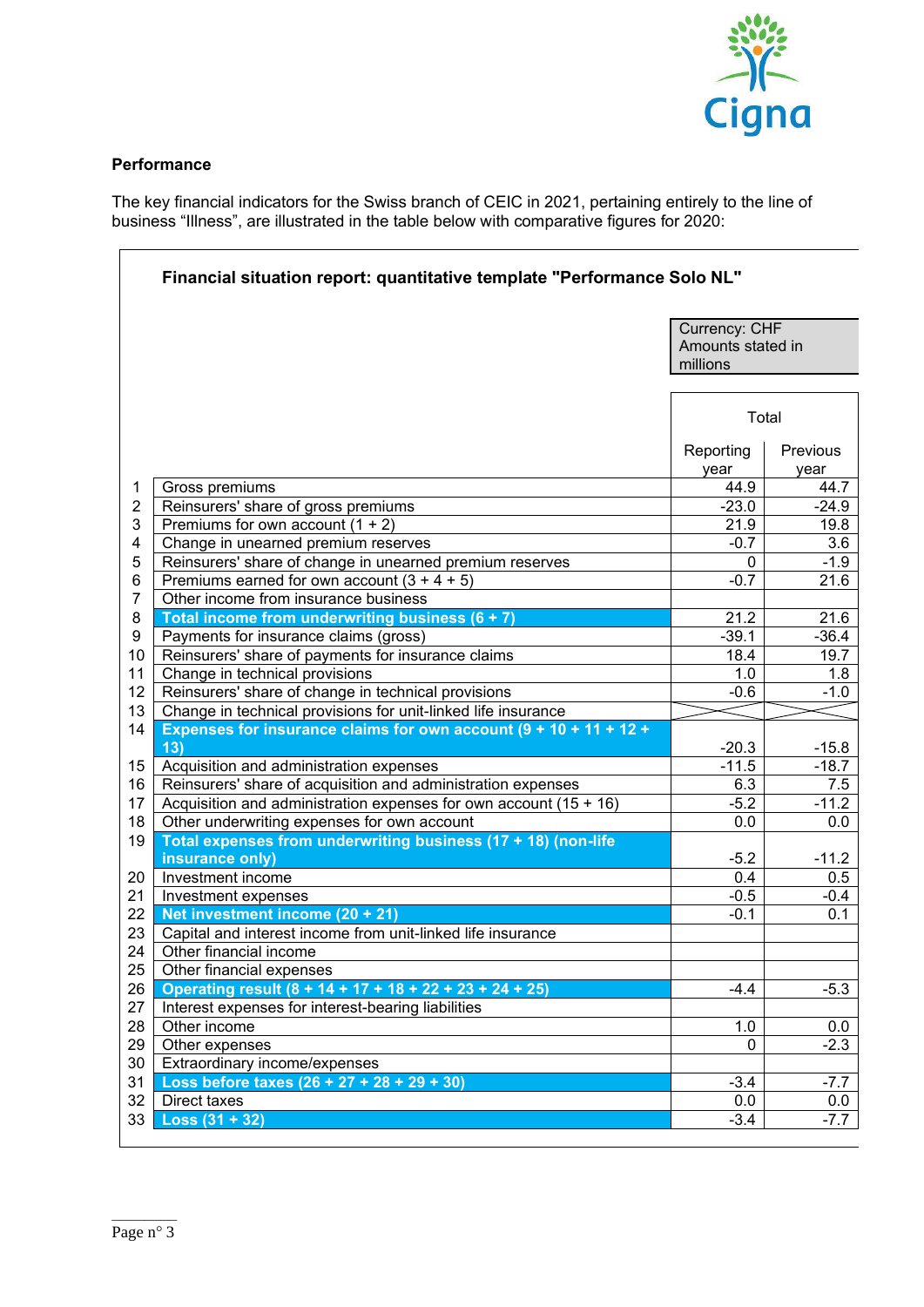

Gross premiums are consistent year on year with 2020 revenues being impacted by in group decline on the Global Employer Health ("GEH") book and value deployment strategy.

Net policyholders benefit ratio of 96.3% has increased by 23.0% in 2021 driven by in group decline and the impact of COVID-19. Our value deployment strategy also impacted 2020 revenue resulting in some of the excess profit being returned to our clients during 2020.

Net commissions and expenses ratio has decreased by 27.6% to reach 24.2% due to significant release of Swiss VAT provision and benefit of Helix closure, both occurring in 2021.

During 2021 the profit share attached to the internal reinsurance treaty with Cigna Global Reinsurance Company returned to 50%, this was increased to 80% for one year only in 2020 as a one-off amendment in response to the impact of COVID-19 on the results of both Companies.

The investments consisted of US, German, and Swiss government bonds. The Swiss assets portfolio continues to be guided by the Asset and Liability Management and Investment Charter Committees with adherence to specific investment policy.

The overall quality of investment assets remained high during 2021. The net investment income of our portfolio is in line with 2020, with fixed income interests largely offset by value adjustments in government bonds.

A breakdown of Investment Income and Expense based on investment category is shown below:

|                          | 2021 CHF<br>(000's)                 |                                     |
|--------------------------|-------------------------------------|-------------------------------------|
|                          | <b>Fixed Interest</b><br>Securities | Interest on<br>Other<br>Investments |
| Investment income        | 353                                 |                                     |
| Appreciation             | 30                                  |                                     |
| Realized gains           |                                     |                                     |
| Total investment income  | 383                                 |                                     |
| Investment expense       | 0                                   | $-380$                              |
| Depreciation             | $-81$                               |                                     |
| <b>Realized losses</b>   |                                     |                                     |
| Total investment expense | -81                                 | -380                                |

As an overall result, the net loss after taxes for the year is CHF 3.4M which is an improvement on prior year result of CHF 4.3M. This is driven mainly by the reduction in IT project costs recharged to the branch coupled with release of VAT provision and partially offset by increased net policyholder benefits ratio as a result of 2020 COVID-19 impact.

None of the profits and losses reported in 2021 were recognised directly in equity.

The financial statements on which the FCR is based are published in the appendix of this report.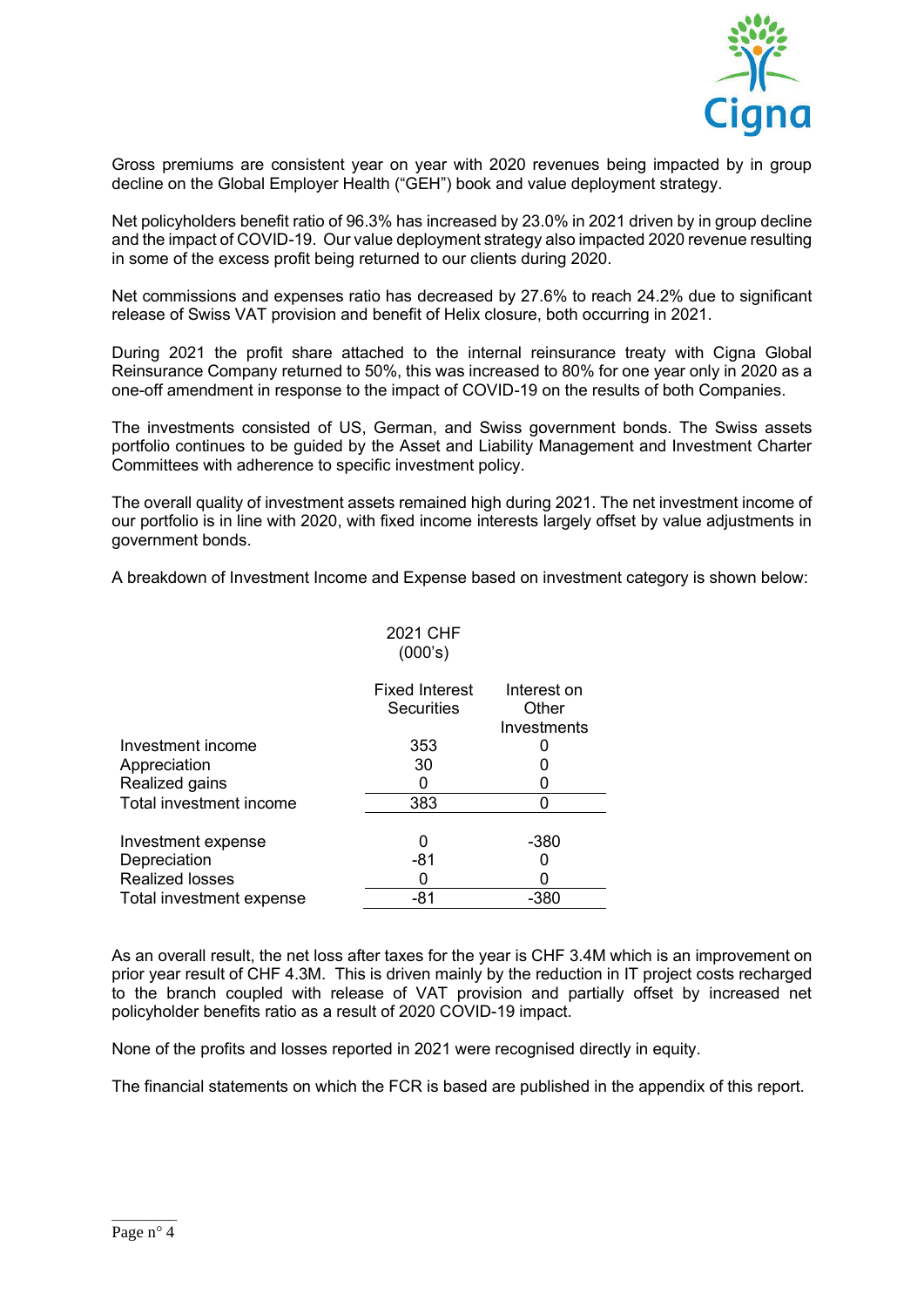

# **Corporate governance**

CEIC is governed by a Board of Directors which delegates responsibilities to a number of Board Committees and a Management Committee in line with company's system of governance.

## Management Committee

This Committee has delegated authority for the day to day running and operations of the business. It is chaired by the European Managing Director. The Committee consists of the 4 Executive Directors who provide oversight across all the business which is written in the insurance company. The Committee also includes guests from all key areas including the Business Heads, Functional Heads (HR, IT, Facilities, Finance) and Control Heads (Actuarial function, Risk, Audit and Compliance).

## Audit Committee

The Board has an Audit Committee which meets quarterly prior to Board meetings. The independent non-executive Directors of the Board are members of the Audit Committee and one of them Director acting as the Chairman. The Board is satisfied that the members have the collective expertise in the activities of CEIC as well as in the fields of financial management, financial reporting, accounting and audit. The Board is further satisfied that the independent nonexecutive Directors meet the necessary criteria to both demonstrate and fulfill the requirement for independence.

## Risk Committee

The Board has a Risk Committee which meets quarterly prior to the Board meetings. The nonexecutive Directors are members of this Committee and one is an independent non-executive Directors acting as the Chairman. This Committee is responsible for ensuring that CEIC appropriately oversees and manages risks in line with the Company's Risk Management Policy. This policy ensures CEIC's approach is sufficient and proportionate to the business risks it faces.

In addition, this Committee reviews and advises on the Solvency II results and processes for CEIC.

# Asset Liability Management ("ALM")

Formal ALM meetings occur quarterly during the year to assess the liability profile of the Company and the matching assets. Given the short-term nature of the liability profile there are no significant ALM issues from a duration point of view. However ALM is particularly active on currency matching. The company works closely with its asset managers to develop investment management strategies which are appropriate to each liability profile.

The Company does not use any derivative products within its asset portfolio. The interest rate and credit risk of the Company is limited by its use of investment–grade assets.

## Remuneration and People Resources Committee

The Company's remuneration philosophy reflects its desire to strengthen its financial position and to invest in its people, who, through their skills, competencies, and abilities advance the Company in the competitive marketplace.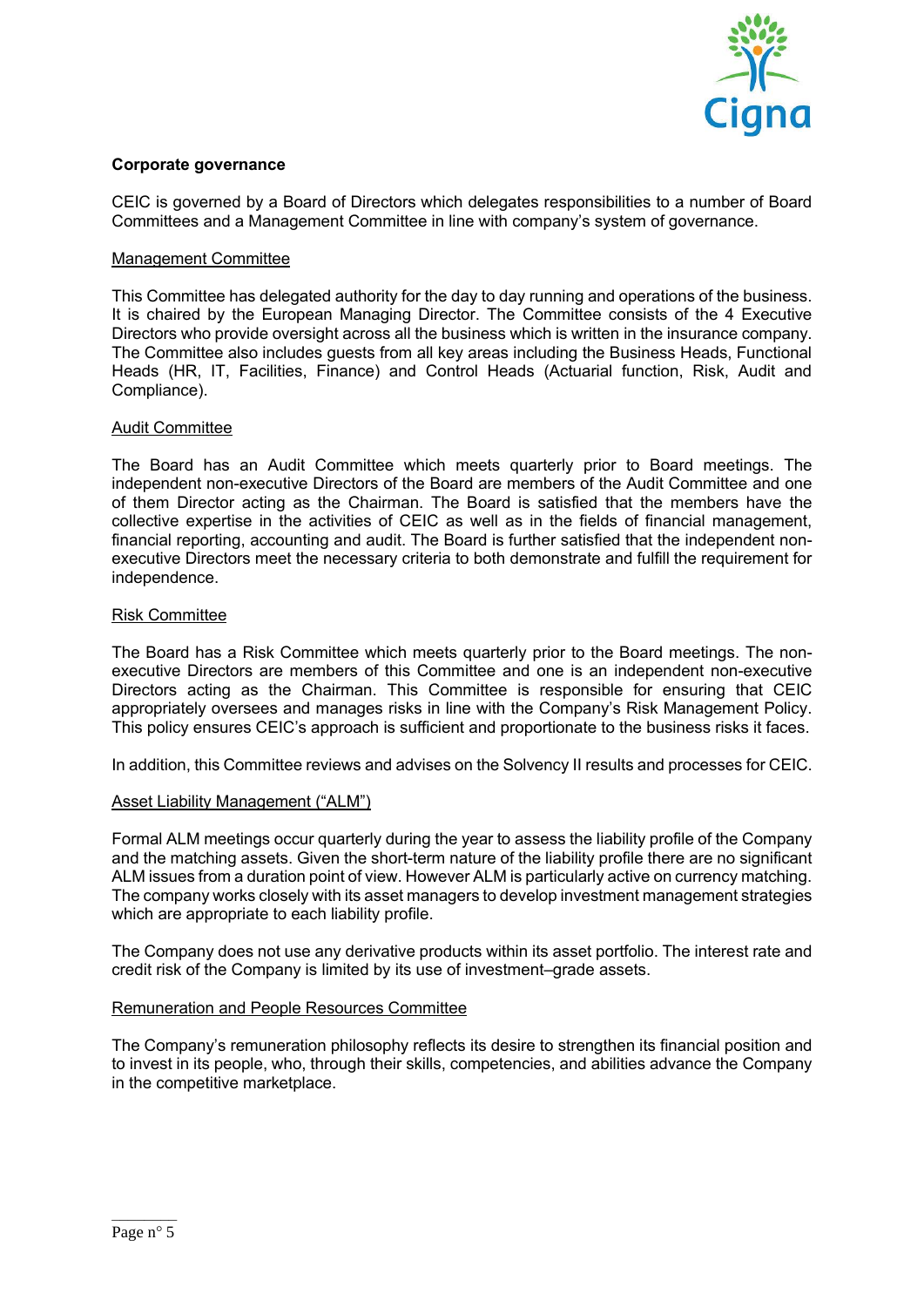

The Remuneration and People Resources Committee consists of three members with at least one member as an independent non-executive Director. The Committee assists the Board of Directors in fulfilling its responsibilities related to the oversight of the Company's human resource and remuneration policies. It also specifically reviews all executive and non-executive Director remuneration and ensures adherence to all regulatory "Fit and Proper" guidelines.

Claudia Lioi

General Representative Cigna Europe Insurance Company S.A.-N.V., Antwerp, Zurich Branch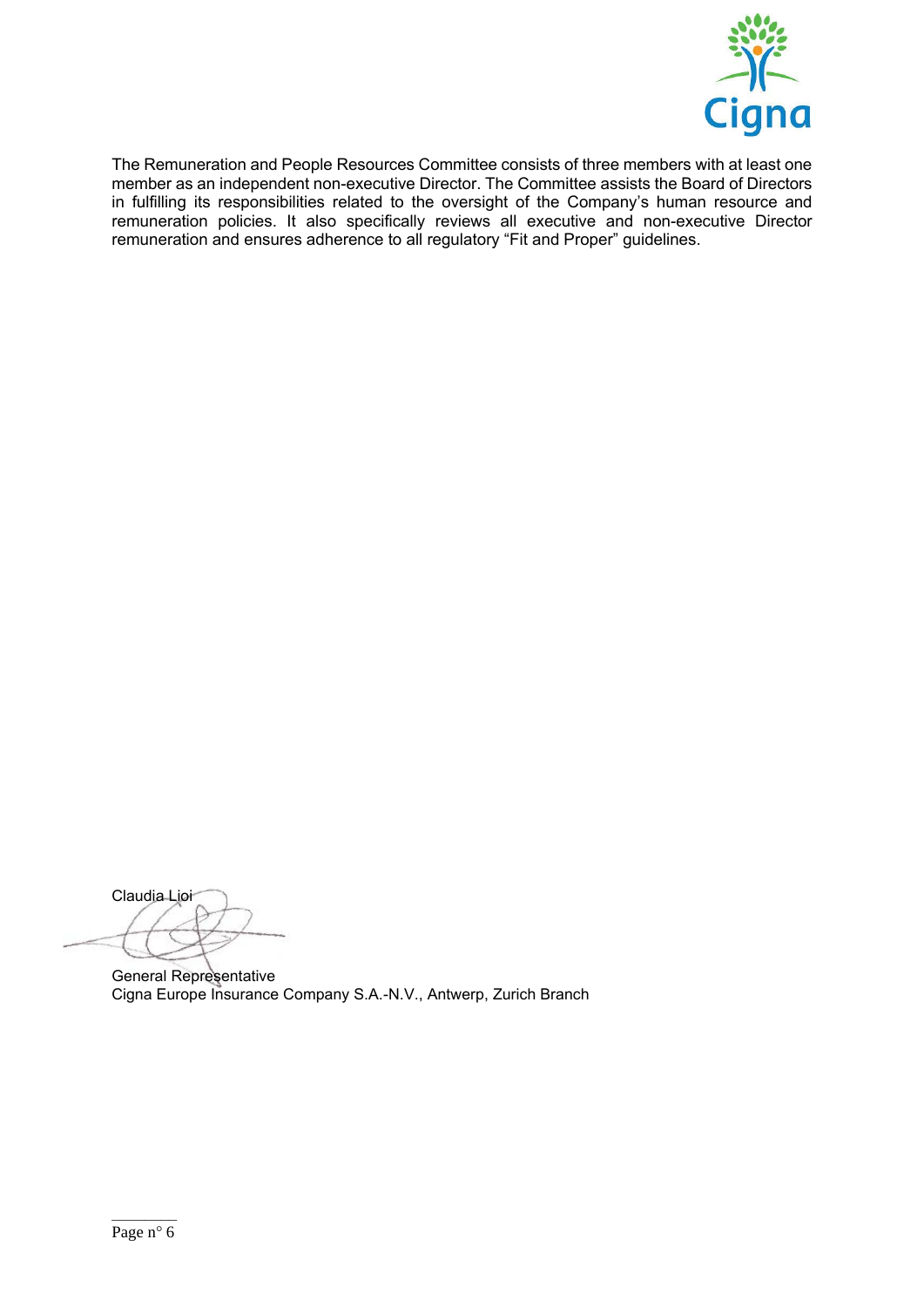

**Europaalle 41 8004 Zurich**

**Financial Statements**

Year Ended 31 December 2021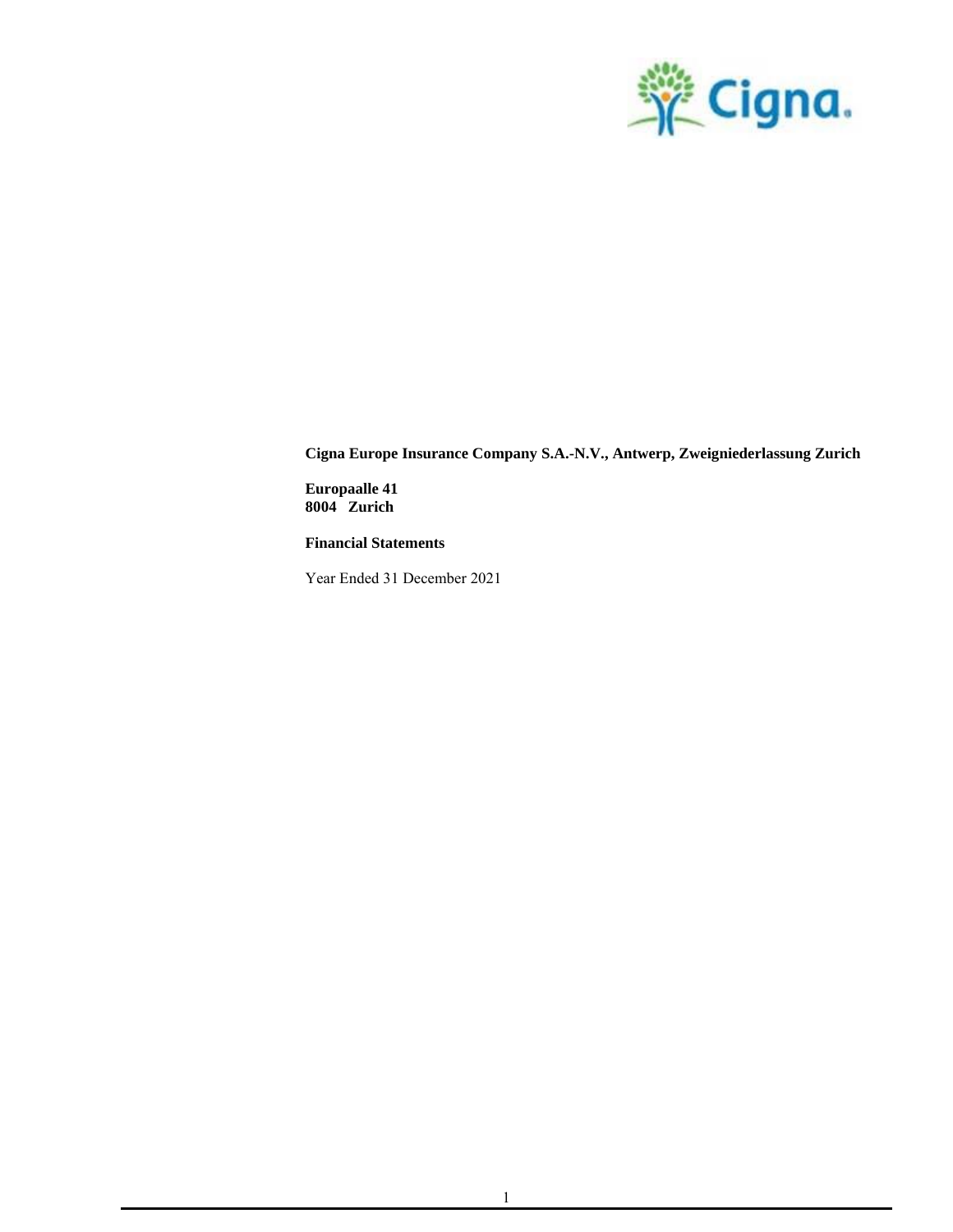## Balance Sheet

*(Expressed in thousands of Swiss Francs)*

|                                            | Note           | 31.12.2021       | 31.12.2020     |
|--------------------------------------------|----------------|------------------|----------------|
| <b>Assets</b>                              |                |                  |                |
| Investments                                |                |                  |                |
| Participations                             |                |                  |                |
| Fixed interest securities                  | $\overline{2}$ | 17 275           | 18 040         |
| <b>Shares</b>                              |                |                  |                |
| Other investments                          |                |                  |                |
| Deposits retained on insurance business    |                |                  |                |
| Cash and cash equivalents                  |                | 19 0 8 6         | 19454          |
| Reinsurers' share of technical provisions  | 5              | 5 3 0 9          | 5 9 4 2        |
| Property and equipment                     |                |                  |                |
| Deferred acquisition costs                 |                |                  |                |
| Intangible assets                          |                |                  |                |
| Insurance receivable                       | 3              | 6 0 63           | 5935           |
| Deposit assets                             |                |                  |                |
| Other receivables                          | 4              | $\boldsymbol{0}$ | $\overline{0}$ |
| Other assets                               |                | 198              | 173            |
| Prepaid expenses and accrued interest      |                | 95               | 124            |
|                                            |                |                  |                |
| <b>Total Assets</b>                        |                | 48 026           | 49 668         |
| <b>Liabilities and Head Office account</b> |                |                  |                |
| Technical provisions                       | 5              | 11 354           | 11 635         |
| Non-technical provisions                   | $\overline{2}$ | $\theta$         | $\theta$       |
| Deposits retained on insurance business    |                |                  |                |
| Deposit received from reinsurers           |                | 5 5 2 3          | 5 5 3 8        |
| Insurance payable                          | 6              | 4953             | 9 2 0 5        |
| Other liabilities                          | 4              | 16 571           | 15 870         |
| Deferred income and taxes                  |                | 2029             | 7059           |
|                                            |                |                  |                |
| <b>Total Liabilities</b>                   |                | 40 430           | 49 307         |
| <b>Liaison account with Head Office</b>    | 7              | 7596             | 361            |
| Total Liabilities and Capital              |                | 48 026           | 49 668         |

*See accompanying notes to financial statements*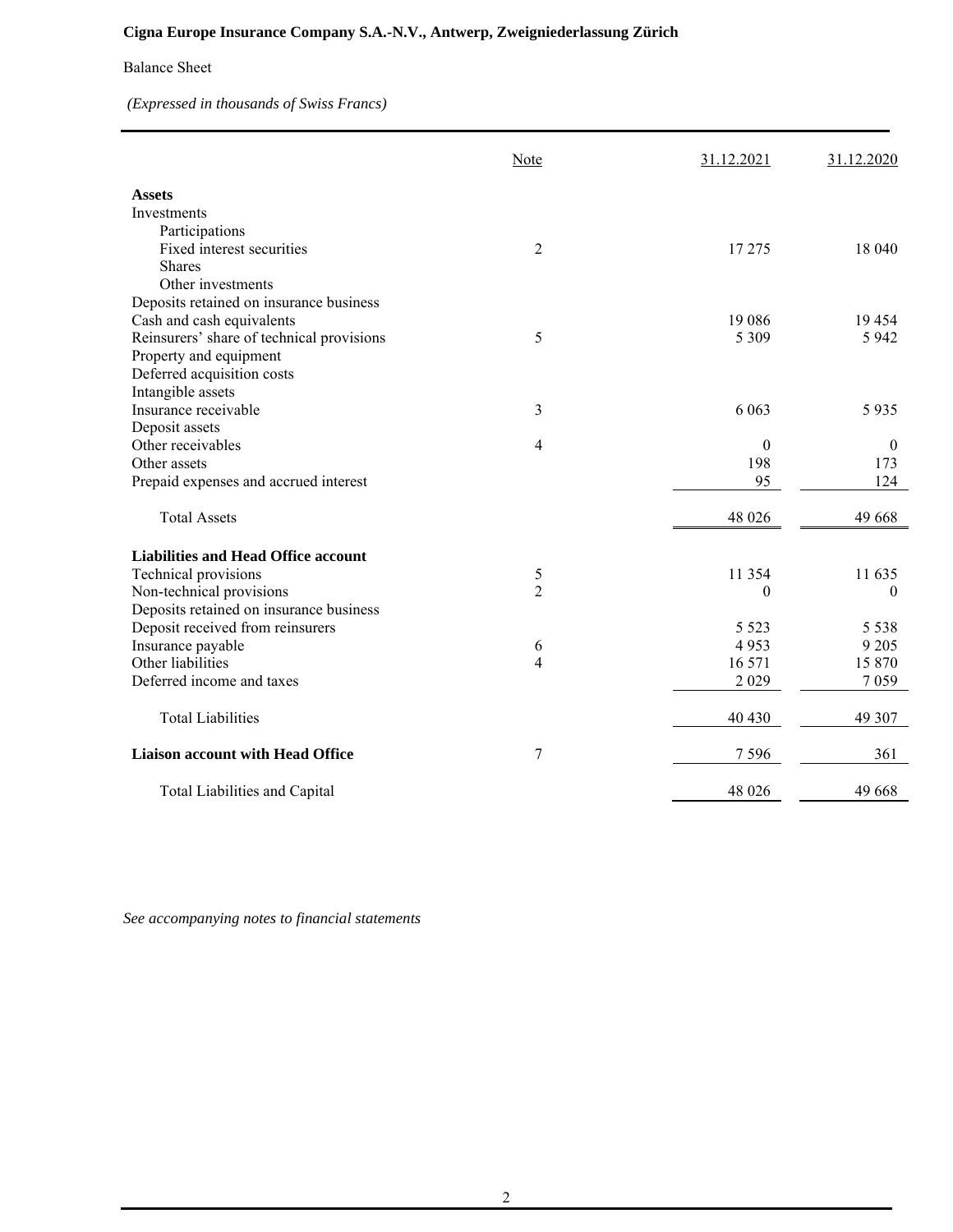## Income Statement

*(Expressed in thousands of Swiss Francs)*

|                                                     | Note |          | 2021             | 2020             |
|-----------------------------------------------------|------|----------|------------------|------------------|
| Gross premium written                               |      | 44 866   |                  | 44 689           |
| Premium ceded to reinsurers                         |      | $-22963$ |                  | $-24906$         |
| Net premiums written                                |      | 21 903   |                  | 19 783           |
| Change in unearned premiums - gross                 |      |          | $-729$           | 3 6 4 9          |
| Change in unearned premiums - ceded                 |      |          | $-3$             | $-1872$          |
| Change in unearned premiums                         |      |          | $-732$           | 1777             |
| Net premiums earned                                 |      | 21 171   |                  | 21 560           |
| Other technical income                              |      |          | $\boldsymbol{0}$ | $\boldsymbol{0}$ |
| Total technical income                              |      | 21 171   |                  | 21 560           |
| Gross claims and claim expenses paid                |      | $-39152$ |                  | $-36389$         |
| Reinsurer's share of claims and claim expenses paid |      | 18 4 34  |                  | 19 741           |
| Change in technical provisions                      |      |          | 965              | 1847             |
| Change in reinsurer's share of technical provisions |      |          | $-629$           | $-993$           |
| Net claims and claim expenses incurred              |      | $-20382$ |                  | $-15794$         |
| Gross acquisition costs                             |      |          | $-3959$          | $-5765$          |
| Reinsurer's share of acquisition costs              |      |          | 6 3 4 0          | 7501             |
| General and administrative expenses                 |      |          | $-7505$          | $-12899$         |
| Net acquisition costs and                           |      |          |                  |                  |
| general and administrative expenses                 |      |          | $-5124$          | $-11163$         |
| Other technical expense                             |      |          | 17               | 1                |
| Total technical expense                             |      | $-25489$ |                  | $-26956$         |
| <b>Technical result</b>                             |      |          | $-4318$          | $-5396$          |
| Investment income                                   | 8    |          | 383              | 472              |
| Investment expense                                  | 8    |          | $-461$           | $-389$           |
| Net investment income                               |      |          | $-78$            | 83               |
| <b>Operating result</b>                             |      |          | -4 3 9 6         | $-5313$          |
| Other income                                        |      |          | 957              | $\boldsymbol{0}$ |
| Other expense                                       |      |          | $\boldsymbol{0}$ | $-2344$          |
| Loss before tax                                     |      |          | $-3439$          | $-7657$          |
| Tax expense                                         |      |          | 15               | $-42$            |
| Loss after tax                                      |      |          | $-3424$          | $-7699$          |

*See accompanying notes to financial statements*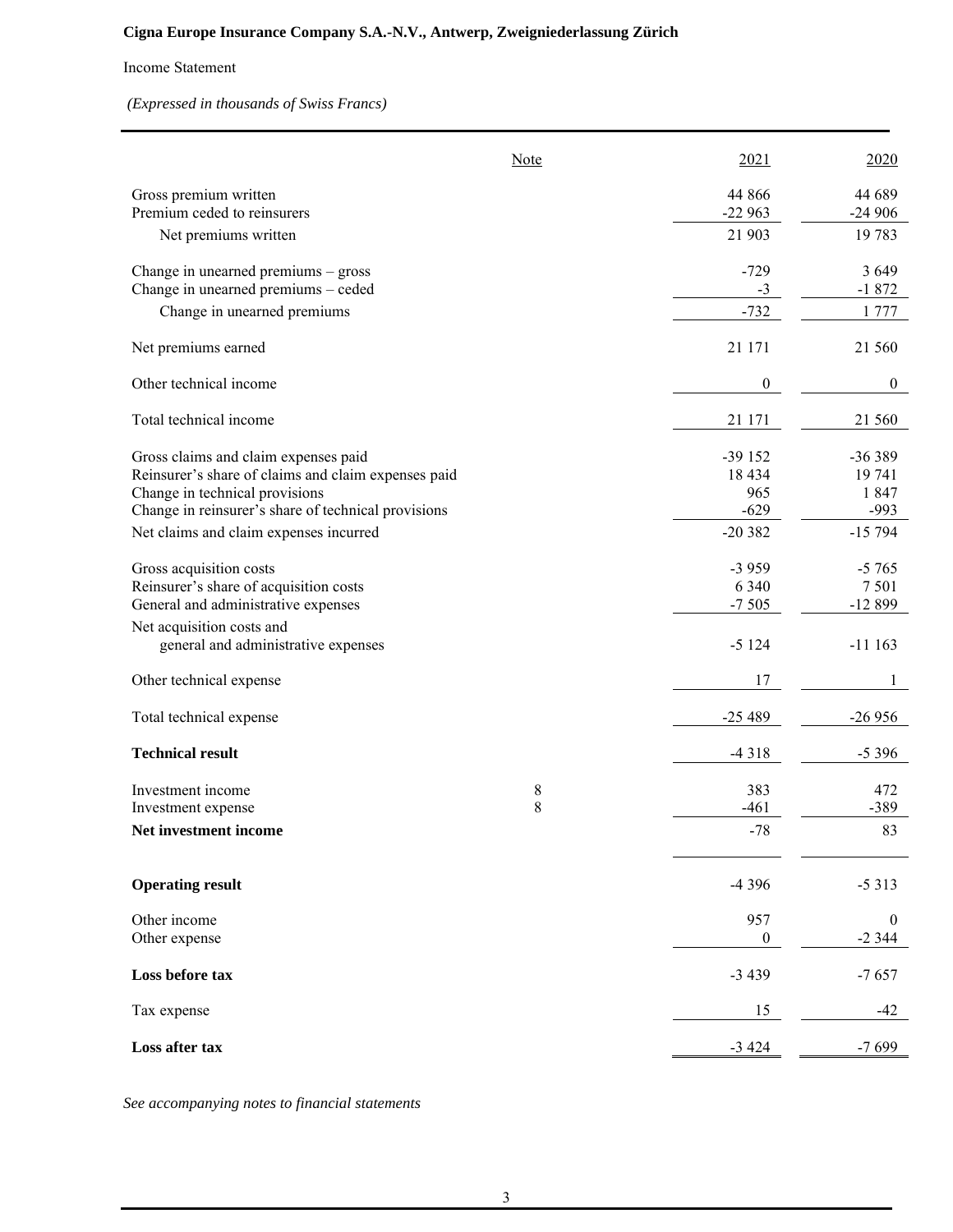Notes to Financial Statements

*(Expressed in thousands of Swiss Francs)*

## **1. Basis of preparation**

The annual financial statements have been prepared in accordance with the provisions on commercial accounting of the Swiss Code of Obligations (CO) (Art. 957-963b OR). Apart from the Swiss Code of Obligations, the provisions of the Swiss Ordinance on the Supervision of Private Insurance Companies (Art. 5a ISO-FINMA including Appendix) have been applied.

## **2. Accounting principles**

The Company's accounting principles are in line with those prescribed by the CO and ISO-FINMA. They are consistent with those applied in the previous year. The accounting and valuation principles applied for the main balance sheet items are as follows:

#### *(a) Foreign Currency*

(i) Functional and presentation currency

The Company's functional and presentation currency is the Swiss Franc.

(ii) Transactions and balances

Foreign currency transactions are translated into the functional currency using the spot exchange rates at the dates of the transactions. At each period end foreign currency monetary items are translated using the closing rate. Nonmonetary items measured at historical cost are translated using the exchange rate at the date of the transaction and non-monetary items measured at fair value are measured using the exchange rate when fair value was determined.

Foreign exchange gains and losses resulting from the settlement of transactions and from the translation at periodend exchange rates of monetary assets and liabilities denominated in foreign currencies are recognised in the Income Statement within Other income/Other expense.

#### *(b) Investments*

Fixed interest securities are valued at amortised cost less required impairments.

#### *(c) Cash and cash equivalents*

Cash and cash equivalents are carried in the balance sheet at nominal value.

#### *(d) Insurance receivable*

Insurance receivable balances are recognised when due and recorded net of commissions, brokerage, premium taxes and other levies on premium, unless the contract specifies otherwise, and are booked at nominal value. These balances are reviewed for impairment, with any impairment losses recognised as an expense in the period in which it is determined.

## *(e) Technical provisions*

Technical provisions comprise unearned premium reserves, outstanding losses and loss expense reserves. Outstanding losses comprise estimates of the amount of reported losses and loss expenses received from the ceding insurance companies plus a provision for losses incurred but not reported ("IBNR"). The IBNR provision is estimated by management based on reports from industry sources, including initial estimates of aggregate industry losses, individual loss estimates received from ceding companies and brokers, output from commercially available catastrophe loss models and actuarial analysis using historical data available to the Company on the business assumed together with industry data.

Unearned premium reserves are earned over the period of exposure to risk of the underlying contract.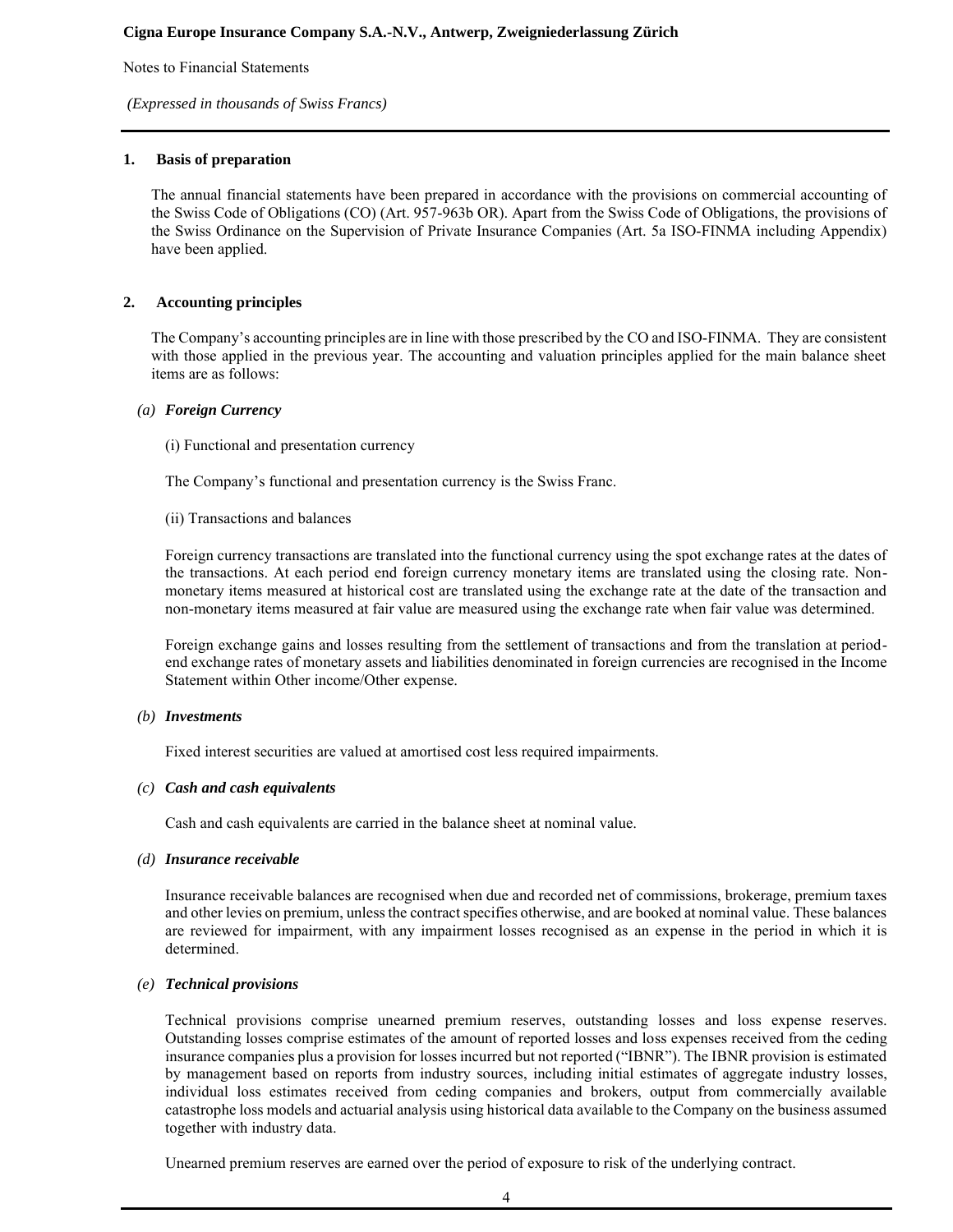Notes to Financial Statements

*(Expressed in thousands of Swiss Francs)*

## **2. Accounting principles continued**

### *(f) Non- technical provisions*

According to the Swiss CO prudency principle, unrealized foreign gains are recognized within provisions in the balance sheet whereas unrealized losses are recognized within the profit and loss account.

### **3. Insurance receivable**

Insurance receivable comprise of the following:

|                                                        | 2021           |                           |         |                | 2020               |         |  |
|--------------------------------------------------------|----------------|---------------------------|---------|----------------|--------------------|---------|--|
|                                                        | Third<br>Party | <b>Group</b><br>Companies | Total   | Third<br>Party | Group<br>Companies | Total   |  |
| Receivables from policyholders                         | 4 2 5 2        | 0                         | 4 2 5 2 | 848            | $\boldsymbol{0}$   | 848     |  |
| Receivables from brokers<br>Receivables from insurance | 156            | $\boldsymbol{0}$          | 156     | 241            | 0                  | 241     |  |
| companies                                              | 943            | 712                       | 1655    | 2 5 0 7        | 2 3 3 9            | 4 8 4 6 |  |
|                                                        | 5 3 5 1        | 712                       | 6 0 6 3 | 3 5 9 6        | 2 3 3 9            | 5935    |  |

#### **4. Other receivables and other liabilities**

Cigna has implemented a process to minimise the CEIC Swiss Branch exposure to FX volatility as a result of carrying non-functional Net Asset Value profiles. The key component of this is managing non-tied asset cash as an offset lever with the resulting impacts being on the other liabilities and the capital liaison account.

Other Liabilities also includes balances due to other Cigna group companies as follows:

|                                                  | 2021   | 2020     |
|--------------------------------------------------|--------|----------|
| Cigna Health and Life Insurance Company          | -84    | $-187$   |
| Cigna European Services UK Ltd                   | $-727$ | $-1669$  |
| Cigna Insurance Middle East                      | $-20$  | $-757$   |
| Cigna Life Insurance Company of Europe S.A.-N.V. | $-103$ | $-250$   |
| Cigna European Insurance Company S.A.-N.V.       | 11     | 2        |
| Cigna Global Insurance Company Ltd. (Guernsey)   | 29     | 53       |
| Cigna International Health Services              | $-28$  | 59       |
| Cigna Global Wellbeing Holdings Ltd              | $-10$  | $\theta$ |
| Cigna Global Reinsurance Company, Ltd.           | 28     | 27       |
|                                                  | 904    | 2 8 4 0  |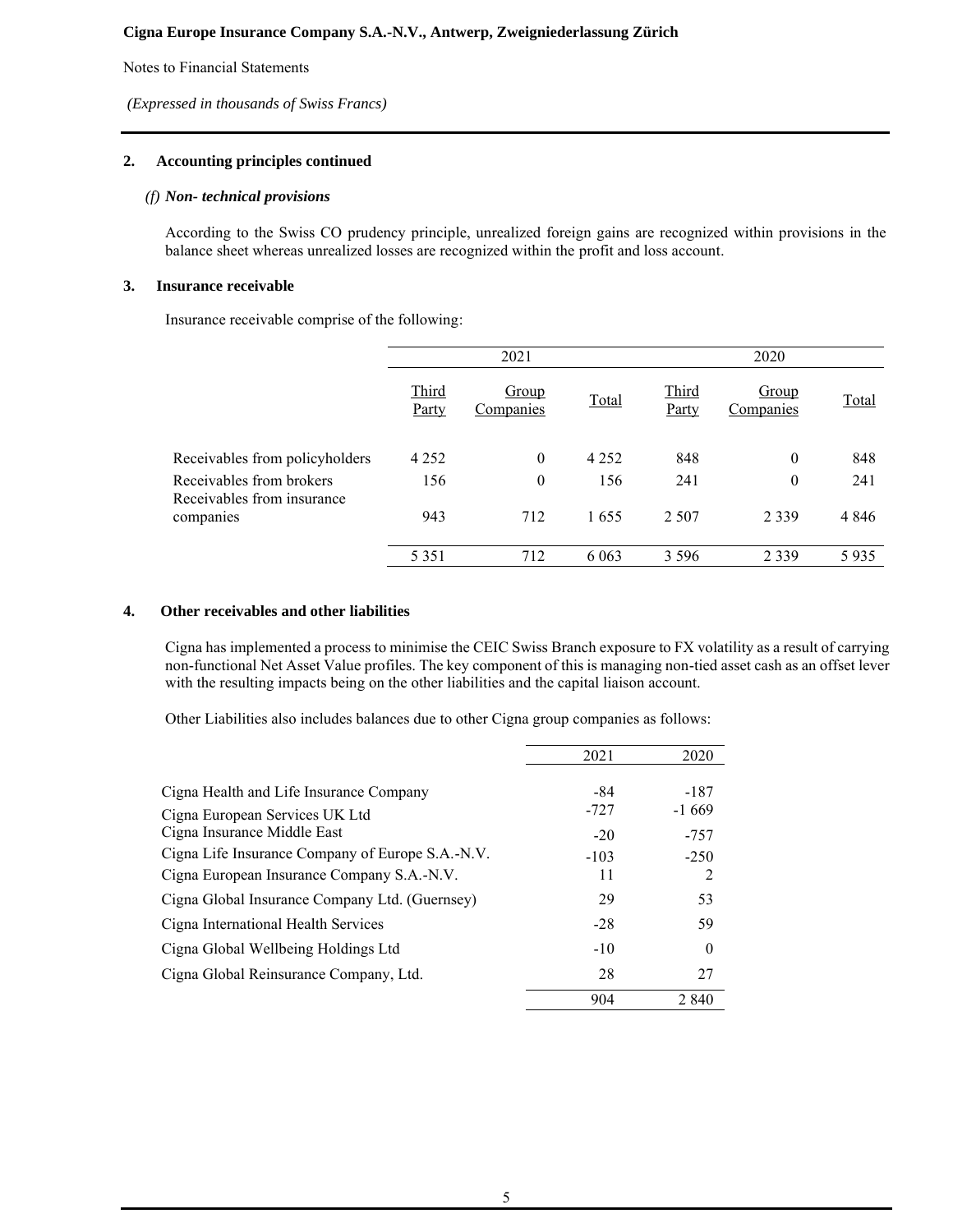Notes to Financial Statements

*(Expressed in thousands of Swiss Francs)*

## **5. Technical provisions**

Technical provisions comprise of the following:

|                                   |         | 2021    |         |        | 2020    |         |
|-----------------------------------|---------|---------|---------|--------|---------|---------|
|                                   | Gross   | Ceded   | $Net$   | Gross  | Ceded   | $Net$   |
|                                   |         |         |         |        |         |         |
| Unearned premiums                 | 2 3 4 0 | 826     | 1 5 1 4 | 1611   | 829     | 782     |
| Reported losses and loss expenses | 310     | 112     | 198     | 338    | 92      | 246     |
| Incurred but not reported losses  | 8 7 0 4 | 4 3 7 1 | 4 3 3 3 | 9686   | 5 0 2 1 | 4 6 6 5 |
|                                   | 11 354  | 5 3 0 9 | 6 0 4 5 | 11 635 | 5942    | 5 6 9 3 |

Changes in technical provisions included as part of net claims and claim expenses incurred in the income statement for the year 2021 were related to changes in outstanding losses and loss expense reserves only.

# **6. Insurance payable**

Insurance payables comprise of the following:

|                                    |                | 2021               |              |                | 2020               |              |
|------------------------------------|----------------|--------------------|--------------|----------------|--------------------|--------------|
|                                    | Third<br>Party | Group<br>Companies | <b>Total</b> | Third<br>Party | Group<br>Companies | <b>Total</b> |
| Payables to policyholders          | 2 5 0 9        | 0                  | 2 5 0 9      | 6 1 5 6        | $\theta$           | 6 1 5 6      |
| Payables to brokers                | 2 2 3 1        | 211                | 2442         | 470            | 84                 | 554          |
| Payables to insurance<br>companies | 0              |                    |              | 2446           | 49                 | 2495         |
|                                    | 4 7 4 0        | 212                | 4952         | 9 0 7 2        | 133                | 9 2 0 5      |

# **7. Capital**

|                                       | 2021    | 2020     | $\%$      |
|---------------------------------------|---------|----------|-----------|
|                                       |         |          |           |
| <b>Opening Balance</b>                | 361     | 5990     | $-94\%$   |
| Cash Inflow - Contributions from Head | 20 5 19 | 13 674   | $+50\%$   |
| Office                                |         |          |           |
| Cash Outflow – Contributions to Head  |         |          | $-15%$    |
| Office                                | $-9859$ | $-11608$ |           |
| <b>Other Movements</b>                | -1      | 4        | $-125%$   |
| Result of the year                    | $-3424$ | $-7699$  | $-56\%$   |
| Closing Balance                       | 7 5 9 6 | 361      | $+2004\%$ |